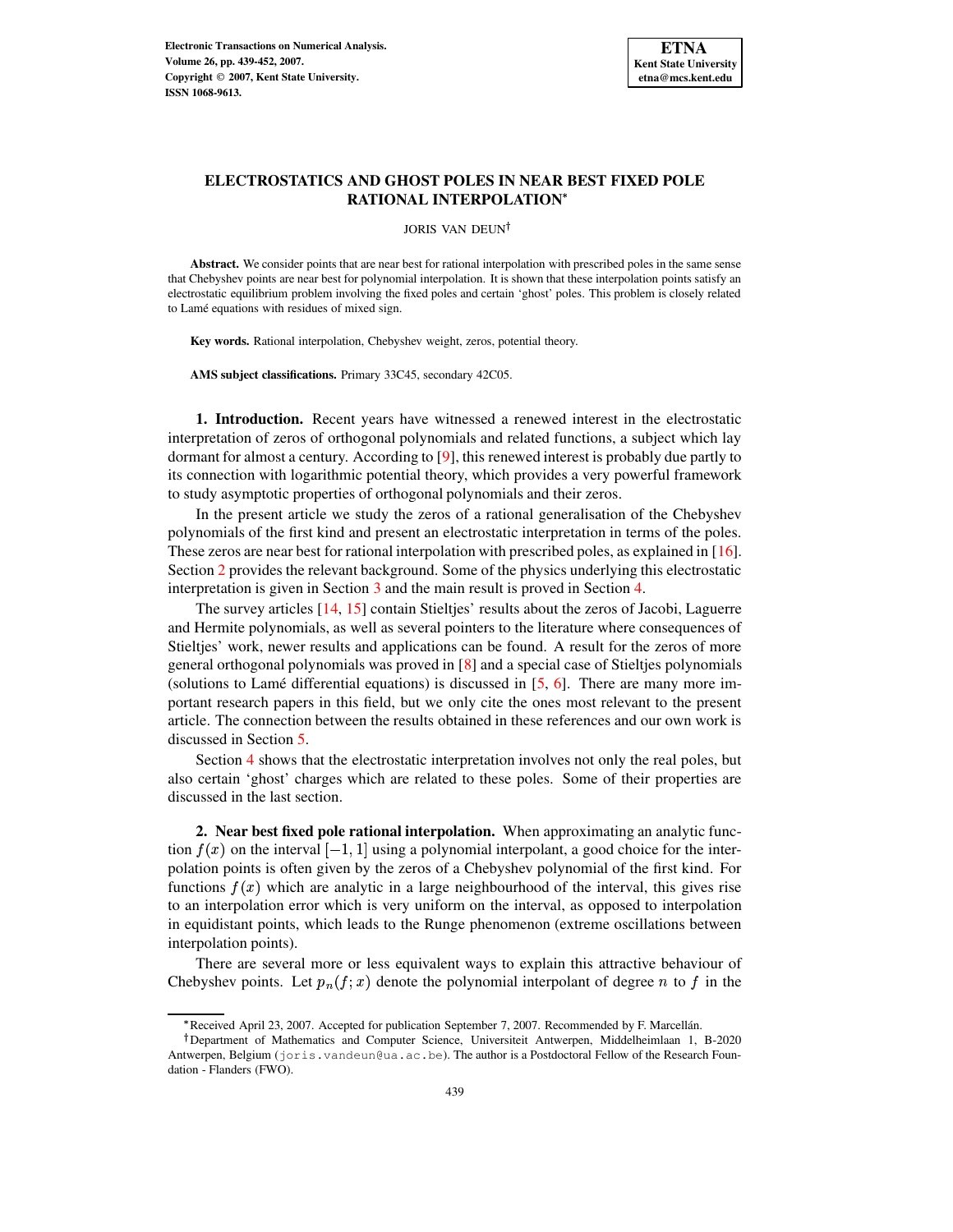points  $x_1, \ldots, x_{n+1}$ , then formula (3.1.8) in [\[3\]](#page-12-7) says that

<span id="page-1-0"></span>
$$
(2.1) \t |f(x)-p_n(f;x)| \leq \max_{-1 \leq t \leq 1} |f^{(n+1)}(t)| \frac{|x-x_1|\cdots|x-x_{n+1}|}{(n+1)!}.
$$

Maximising the right hand side of this expression over  $x$  and then minimising over all points  $x_k$  in the interval  $[-1, 1]$  leads to the zeros of a Chebyshev polynomial  $T_{n+1}(x)$  of the first kind and degree  $n+1$ , according to [\[3,](#page-12-7) Theorem 3.3.4]. In other words, the monic polynomial of degree *n* which best approximates the zero function on the interval  $[-1, 1]$  according to the Chebyshev (minimax) norm, is a scaled Chebyshev polynomial. The above argument is given in more detail in [\[3,](#page-12-7) Section 3.3].

Another argument in favour of the Chebyshev points is given by [\[12,](#page-12-8) Theorem 5.6] or [\[2,](#page-12-9) Theorem 2.1], which both state that the interpolation error is of order  $O(K^{-n})$  for  $n \to \infty$ , where K is the sum of the semimajor and semiminor axis lengths of f's ellipse of analyticity (in both references the argument is given for the Chebyshev extrema and not the Chebyshev zeros, but asymptotically this does not make any difference). Reference [\[12\]](#page-12-8) also gives an interpretation in terms of potential theory: the asymptotic distribution of the interpolation points is exactly the equilibrium measure of the interval  $[-1, 1]$  without an external field.

When  $f$  is not analytic but merely continuous, the Chebyshev points are still a good choice, as explained by [\[2,](#page-12-9) Theorem 2.1] and the remarks following it: the Chebyshev interpolant of a continuous function  $f$  is within a factor 10 of the best uniform approximation if  $n < 10<sup>5</sup>$ , or in the words of the authors, Chebyshev interpolants are near best. Again this relates to the Chebyshev extrema, but we assume that a similar statement can be given in terms of the Chebyshev zeros. The reason why the extrema are often used, is that they include the endpoints  $-1$  and 1, which is often useful, e.g. in spectral methods to solve boundary value problems.

When the singularities of the function  $f(x)$  are close to the interval, polynomial interpolation converges slowly (because the constant  $K$  above is very small) and a rational interpolant with poles at or close to the singularities of  $f(x)$  might do better. In this case, assume a real polynomial  $\pi_m(x)$  of degree m is given. Then following the same reasoning as [\[3,](#page-12-7) Section 3.1], it is not difficult to find that

$$
\left| f(x) - \frac{p_n(f;x)}{\pi_m(x)} \right| \leq \max_{-1 \leq t \leq 1} |[\pi_m(t) f(t)]^{(n+1)}| \frac{|x - x_1| \cdots |x - x_{n+1}|}{\pi_m(x)} \frac{1}{(n+1)!},
$$

analogous to  $(2.1)$ . Maximising the right hand side of this expression over x and minimising over all  $x_k$  leads to the interpolation points which we study in this article. They are the zeros of a rational equivalent of a Chebyshev polynomial. This is a rational function with fixed denominator of degree m and whose numerator of degree  $n \geq m$  is such that the rational function has minimal Chebyshev norm on  $[-1,1]$  (and, as a consequence, equi-oscillates).

Explicit formulas for this function were already known to Markoff and Bernstein and are derived by Achieser in Appendix A, Section 5 of his book on approximation theory [\[1\]](#page-12-10). They are given below. These functions are closely related to Bernstein–Szegő polynomials [\[11,](#page-12-11) pp. 31–32]. It was recently shown [\[16\]](#page-12-1) that the zeros (interpolation points) can be obtained efficiently as the eigenvalues of a tridiagonal generalised eigenvalue problem, using a connection with orthogonal rational functions.

So let there be given a real monic polynomial  $\pi_m(x)$  of strict degree m, whose zeros  $\{\alpha_1, \ldots, \alpha_m\}$  are all outside  $[-1, 1]$ . The Joukowski transformation, which maps the complex unit circle to the interval is denoted by  $x = J(z) = (z + z^{-1})/2$  with  $|z| \leq 1$  and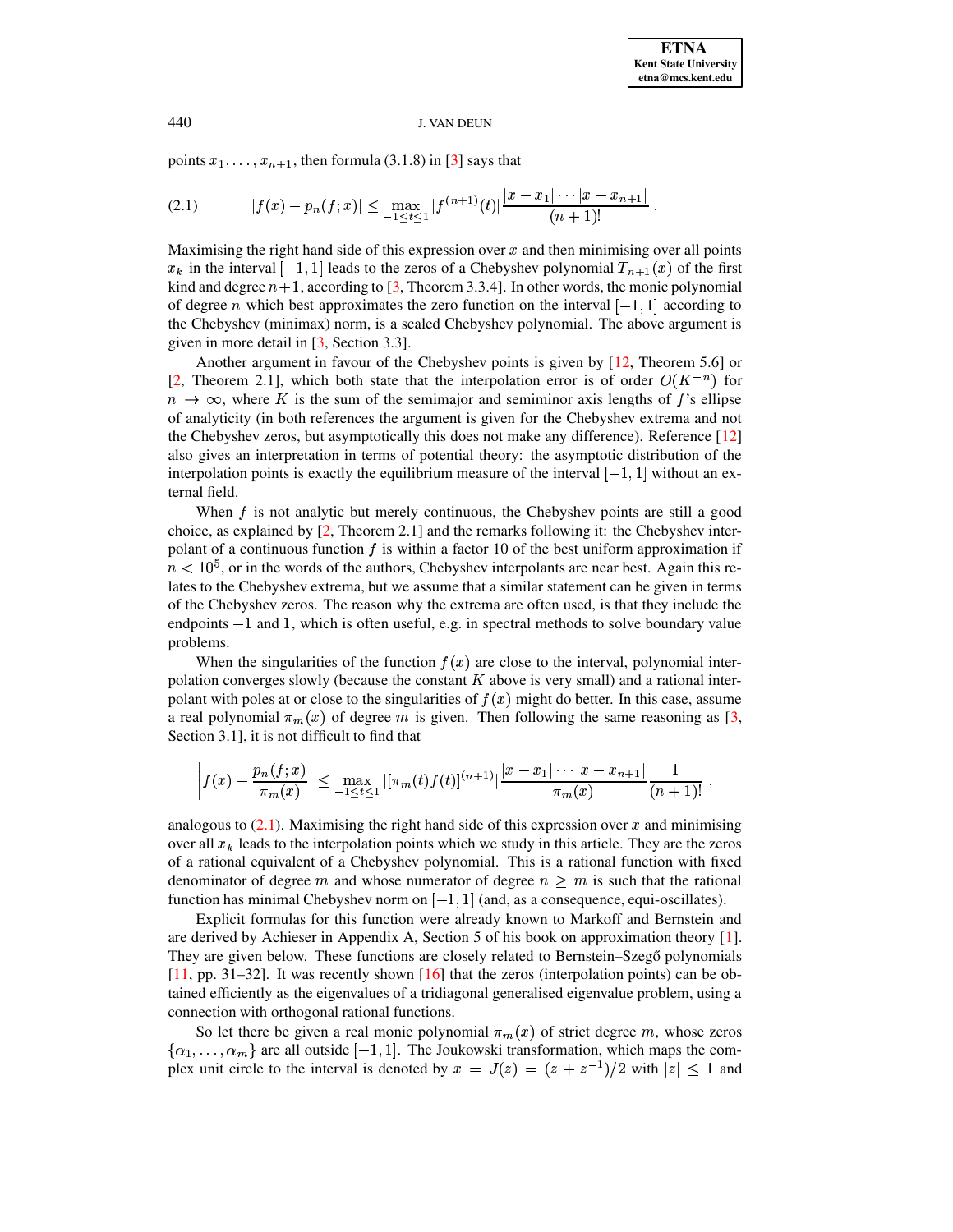in everything which follows,  $x$  and  $z$  are always related by this transformation. The inverse transformation is denoted by  $z = J^{-1}(x)$ . It is given by

$$
z = J^{-1}(x) = x - \sqrt{x^2 - 1},
$$

where the branch of the square root is such that  $|z| < 1$ . Now define the numbers  $\beta_k$  by

$$
\beta_k = J^{-1}(\alpha_k), \quad k = 1, \ldots, m.
$$

<span id="page-2-1"></span>By definition, they are all inside the complex unit circle. Next we introduce the finite Blaschke product  ${B_n(z)}$  as

(2.2) 
$$
B_n(z) = z^{n-m} \frac{z - \beta_1}{1 - \beta_1 z} \cdots \frac{z - \beta_m}{1 - \beta_m z}.
$$

The standard definition of a Blaschke product contains complex conjugate  $\beta$ 's in the denominator, but since they are real or appear in complex conjugate pairs, and only real values of z will be considered, we can omit the conjugation. The product  ${B_n}(z)$  is obviously real for real  $\zeta$ . The Chebyshev rational function under consideration is given by

$$
\mathcal{T}_n(x) = \frac{1}{2} \left( B_n(z) + \frac{1}{B_n(z)} \right).
$$

It can be shown that  $\mathcal{T}_n(x)$  is of the form

$$
\mathcal{T}_n(x)=\frac{p_n(x)}{\pi_m(x)}
$$

(where  $p_n(x)$  is a polynomial of strict degree n) and satifies the minimax and equi-oscillation properties mentioned above. For more information we refer to [\[16\]](#page-12-1). Note that in the polynomial case  $m=0$ , we obtain a well-known formula for the Chebyshev polynomial  $T_n(x)$ .

It is known that the *n* zeros of  $\mathcal{T}_n(x)$  are all real, simple and on the interval  $[-1,1]$ . These are the near best interpolation points for rational interpolation with fixed poles in  $\{\alpha_1, \ldots, \alpha_m\}$  which we mentioned above. In Section [4](#page-4-0) we derive an electrostatic interpretation for these zeros, analogous to the one for the Chebyshev polynomials discussed in [\[11,](#page-12-11) Section 6.7].

<span id="page-2-0"></span>**3. The electrostatic model.** We give a brief survey of the electrostatics of line charges, which is needed in the sequel. Although the content of this section is usually taken for granted by most authors, we believe it might be instructive to people with less background in electrostatics. The basic definitions were taken from [\[10,](#page-12-12) Chapters 13 and 14].

According to Coulomb's law, the electric field (i.e. the force acting on a unit charge) at a point  $x$  in space, generated by a point charge  $q$  at position  $y$ , is proportional to

$$
\mathbf{E} \sim \frac{q}{|\mathbf{x}-\mathbf{y}|^2}\mathbf{e}_{\mathbf{y}\mathbf{x}}
$$

where  $\mathbf{e}_{\mathbf{y}\mathbf{x}}$  is the unit vector pointing in the direction from  $\mathbf{y}$  to  $\mathbf{x}$ . The constant of proportionality is irrelevant for our discussion.

Now assume electric charge is placed on an infinite straight line perpendicular to the complex plane and such that it intersects the plane in the point  $z$ . The charge has a uniform linear density of  $q$ . We wish to calculate the electric field generated by this line charge in a point  $x$  of the plane. Because of symmetry, this field has no vertical component and points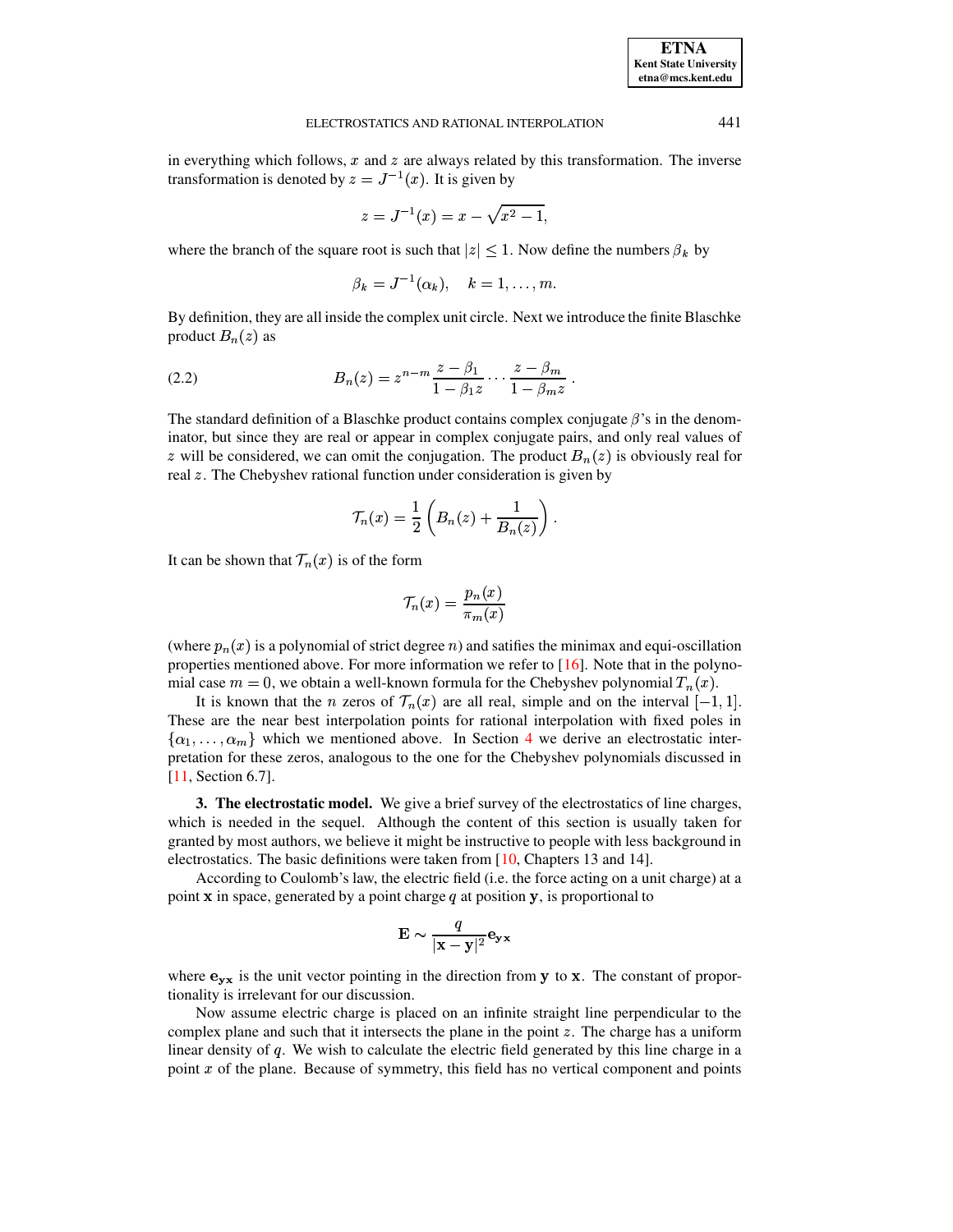from  $z$  to  $x$ . According to Coulomb's law, the contribution to the magnitude of the field from a small segment  $dh$  at height  $h$  is proportional to

$$
dE \sim \frac{q\; dh}{|z-x|^2+h^2} \frac{|z-x|}{\sqrt{|z-x|^2+h^2}}
$$

where the last factor comes from taking the horizontal component and is the cosine of the angle between the line connecting  $x$  and the point at height  $h$  above  $z$ , and the complex plane. Integrating for h from  $-\infty$  to  $\infty$  gives

$$
E\sim \frac{2q}{|z-x|}\sim \frac{q}{|z-x|}\ .
$$

<span id="page-3-0"></span>For the sake of simplicity, we take the constant of proportionality equal to 1 so we may write this in vector form as

(3.1) 
$$
\mathbf{E} = \frac{q}{|z-x|} \frac{x-z}{|x-z|} = \frac{q}{\overline{x}-\overline{z}}.
$$

This meansthat, mathematically, the electric field generated by a line charge in three-dimensional space according to Coulomb's inverse square law is the same as that generated by a point charge in a plane according to an inverse first-power law. Only the first interpretation has physical meaning, of course. Hence, in the sequel, when we speak of point charges in the complex plane, we actually mean line charges perpendicular to the plane.

By definition, the potential drop from a point  $a$  to a point  $b$  in the electric field  $\bf{E}$  is given by 1988 and 1988 and 1988 and 1988 and 1988 and 1988 and 1988 and 1988 and 1988 and 1988 and 1988 and 1988 and 1988 and 1988 and 1988 and 1988 and 1988 and 1988 and 1988 and 1988 and 1988 and 1988 and 1988 and 1988 and 198

$$
V_{ab}=\int_{ab}E_t dl
$$

where  $E_t$  is the component of the field tangential to the path from  $a$  to  $b$ . This potential drop is independent of the path taken. Since the field  $(3.1)$  is radial, it is also independent of the angle between  $z - a$  and  $z - b$ . It is then not difficult to show that<br>  $V_{ab} = V(a) - V(b) = a \log |z - b| - a \log |z|$ 

$$
V_{ab} = V(a) - V(b) = q \log |z - b| - q \log |z - a|
$$

 $V_{ab} = V(a) - V(b) = q \log |z - b| - q \log |z - a|$ <br>so we may define the electrostatic potential  $V(x)$  in a point x by

$$
V(x) = -q\log|z-x|
$$

(recall that the potential is only defined up to an additive constant).

Next assume we are given n free positive unit charges at points  $x_i$  of the real line and m fixed charges  $q_i$  at points  $z_i$  such that the  $z_i$  are real or appear in complex conjugate pairs. The total potential energy of this system, which is the work done against the electric field to assemble the  $n$  free charges one by one in the presence of the  $m$  fixed charges, is given by

<span id="page-3-1"></span>
$$
L(\mathbf{x}) = L(x_1, \dots, x_n) = - \sum_{1 \leq j < k \leq n} \log |x_j - x_k| - \sum_{j=1}^n \sum_{k=1}^m q_k \log |x_j - x_k|.
$$

Since the  $x_i$  are real and the  $z_i$  are real or complex conjugate, the total electric field of this system is everywhere parallel to the real axis, so the free charges cannot move into the complex plane. The system is in electrostatic equilibrium if

(3.2) 
$$
\nabla L = (\frac{\partial L}{\partial x_1}, \cdots, \frac{\partial L}{\partial x_n})^T = 0.
$$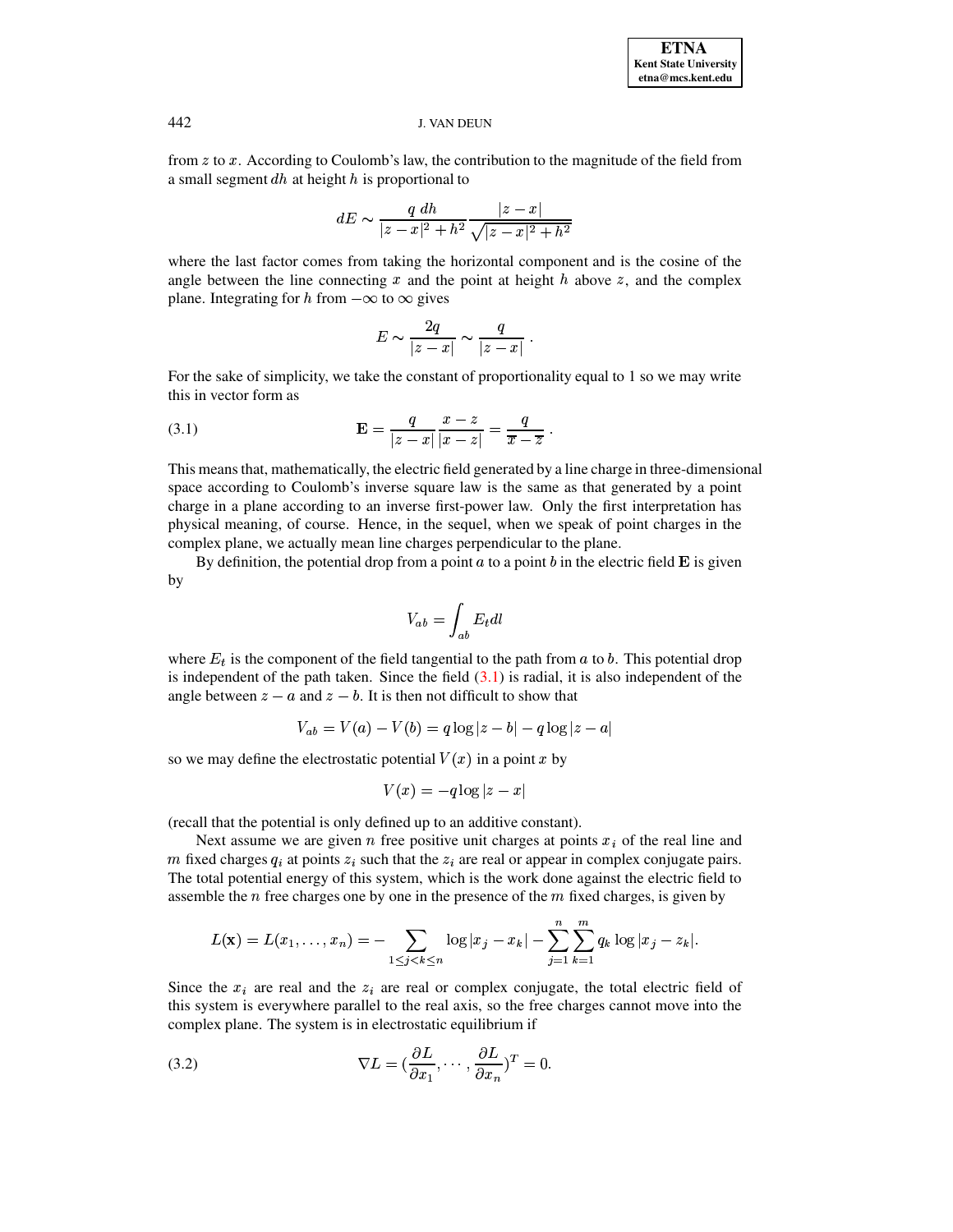<span id="page-4-3"></span>

| <b>ETNA</b>                  |
|------------------------------|
| <b>Kent State University</b> |
| etna@mcs.kent.edu            |

If  $\nabla L(\mathbf{x}) = 0$  and  $L(\mathbf{x})$  is minimal, the equilibrium is stable. It is possible that **x** is only a local minimum, but not a global one. In mechanics, this situation is usually referred to as a "metastable equilibrium". If  $L(\mathbf{x})$  is maximal, the equilibrium is obviously unstable. It may also happen that  $x$  is a saddle point for  $L$ . It is not difficult to show that

(3.3) 
$$
\frac{\partial L}{\partial x_j} = -\sum_{\substack{k=1 \ k \neq j}}^n \frac{1}{x_j - x_k} - \sum_{k=1}^m \frac{q_k}{x_j - z_k}
$$

(this would not be the case if the  $z_i$  were arbitrary instead of real or complex conjugate). So in view of [\(3.1\)](#page-3-0) and the principle of superposition, the condition  $\nabla L(\mathbf{x}) = 0$  only states that the sum of the forces on each particle of the system is equal to zero.

<span id="page-4-0"></span>**4. Equilibrium.** We finally arive at the main purpose of this article, which is to show that the zeros  $x_i$  of  $\mathcal{T}_n(x)$  satisfy an electrostatic equilibrium condition of the form [\(3.2\)](#page-3-1), where the points  $z_i$  are related to the poles  $\alpha_k$ . However, it is not certain whether this equilibrium is stable, as is discussed below. First we need a simple lemma.

LEMMA 4.1. Let  $B_n(z)$  be defined by  $(2.2)$ . Then it follows that

<span id="page-4-1"></span>
$$
B'_n(z)=\frac{1}{z}B_n(z)g(z)
$$

*where the prime means differentiation with respect to z and the function*  $g(z)$  *is given by* 

$$
g(z)=n-m-\sum_{k=1}^m\frac{1-\beta_k^2}{2\beta_k}\cdot\frac{1}{x-\alpha_k}\;.
$$

*Recall that*  $x$  *and*  $z$  *are related by*  $x = J(z)$ *.* 

*Proof*. This follows from the fact that

$$
(z^{n-m})'=\frac{1}{z}(n-m)z^{n-m}
$$

and

$$
\left(\frac{z-\beta_k}{1-\beta_k z}\right)' = \frac{1}{z} \cdot \frac{z-\beta_k}{1-\beta_k z} \cdot \frac{(1-\beta_k^2)z}{(z-\beta_k)(1-\beta_k z)},
$$

$$
= -\frac{1}{z} \cdot \frac{z-\beta_k}{1-\beta_k z} \cdot \frac{1-\beta_k^2}{2\beta_k} \cdot \frac{1}{x-\alpha_k},
$$

and the definition of  ${B_n(z)}$ .  $\Box$ 

Before we proceed, it is convenient to make explicit the possible repetition of poles. So let us assume that there are only s distinct poles among the m poles  $\{\alpha_1, \dots, \alpha_m\}$ . Since the order of the poles does not matter, we may assume that these  $s$  different poles are  $\{\alpha_1, \ldots, \alpha_s\}$ , with multiplicities  $\{m_1, \ldots, m_s\}$  such that

<span id="page-4-2"></span>
$$
\sum_{k=1}^s m_k = m.
$$

The function  $g(z)$  of the previous lemma may then be written

(4.1) 
$$
g(z) = n - m - \sum_{k=1}^{s} \frac{1 - \beta_k^2}{2\beta_k} \cdot \frac{m_k}{x - \alpha_k}.
$$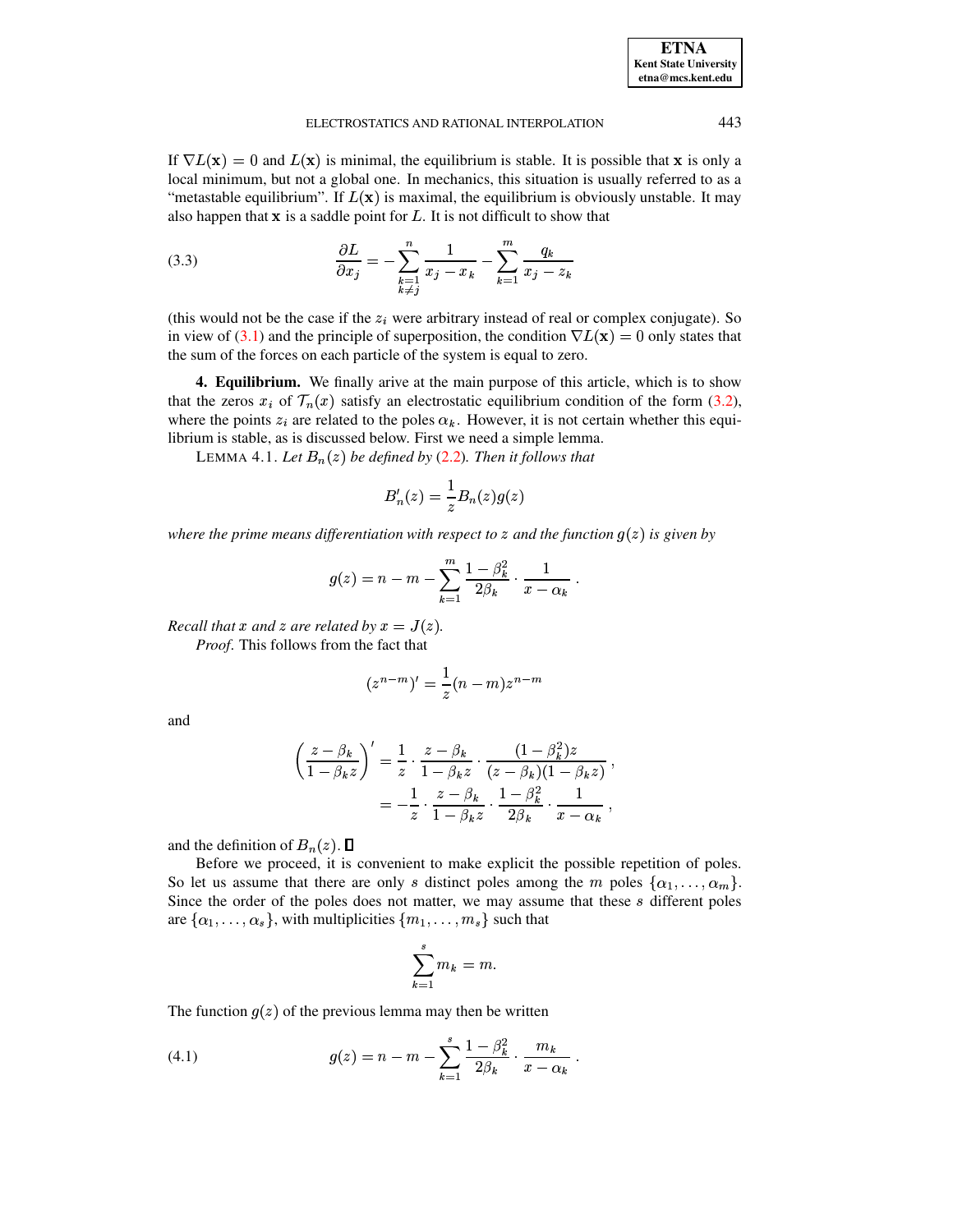The zeros of  $g(z)$  are important in what follows and we denote them by  $\tilde{\alpha}_k$ . In Section [6](#page-10-0) it is shown that they are outside  $[-1, 1]$ , and that when  $n > m$  and all  $\alpha_k$  are real, so are the  $\tilde{\alpha}_k$ . Furthermore, for fixed m they converge to the  $\alpha_k$  as n goes to infinity.

<span id="page-5-0"></span>The following theorem gives an electrostatic interpretation to the zeros of  $\mathcal{T}_n(x)$ .

THEOREM 4.2. Assume  $n > m$  and let  $\{x_k\}_{k=1}^n$  denote the n zeros of  $\mathcal{T}_n(x)$  and  $\{\tilde{\alpha}_k\}_{k=1}^s$  the *s* zeros of  $g(z)$ . Then

$$
(4.2) \qquad -\sum_{\substack{k=1\\k\neq j}}^{n} \frac{1}{x_j - x_k} - \frac{1/4}{x_j - 1} - \frac{1/4}{x_j + 1} + \sum_{k=1}^{s} \left( \frac{m_k - 1/2}{x_j - \alpha_k} + \frac{1/2}{x_j - \tilde{\alpha}_k} \right) = 0
$$

*for*  $j = 1, ..., n$ .

*The* electrostatic interpretation is as follows. Fix negative charges  $-m_k + 1/2$  at the points  $\alpha_k$  and  $-1/2$  at  $\tilde{\alpha}_k$ , for  $k = 1, \ldots, s$ , and positive charges  $1/4$  at  $-1$  and 1. Assume  $p$  *n* positive unit charges can move freely on the interval  $[-1,1]$ . Then the zeros of  $\mathcal{T}_n(x)$  cor*respond to an electrostatic equilibrium for this system (in the weakest sense of the vanishing gradient of the total energy).*

*If*  $n = m$ , then there are only  $s - 1$  zeros  $\tilde{\alpha}_k$  of  $g(z)$  and then the last sum in [\(4.2\)](#page-5-0), and *hence also the electrostatic interpretation, should be modified appropriately.*

*Proof.* We only give the proof for the case  $n > m$  and note that the case  $n = m$ requires only minor changes. In what follows, a prime means differentiation with respect to the variable between brackets and we write  $z(x)$  to mean  $J^{-1}(x)$ . According to the chain rule it then follows that

$$
\mathcal{T}'_n(x) = \frac{1}{2} \left( B_n(z) + \frac{1}{B_n(z)} \right)' z'(x),
$$
  
= 
$$
\frac{1}{2z} B_n(z) g(z) \left( 1 - \frac{1}{B_n^2(z)} \right) z'(x),
$$

where the last equality follows from Lemma [4.1.](#page-4-1) Similarly, some computations yield

$$
\mathcal{T}_n''(x) = -\frac{1}{z}\mathcal{T}_n'(x)z'(x) + \frac{1}{z}g(z)\mathcal{T}_n'(x)z'(x) + \frac{g'(z)}{g(z)}\mathcal{T}_n'(x)z'(x) + \frac{1}{z^2}\frac{g^2(z)}{B_n(z)}(z'(x))^2 + \mathcal{T}_n'(x)\frac{z''(x)}{z'(x)}.
$$

Then write  $z_i = J^{-1}(x_i)$  for  $j = 1, \ldots, n$ . It follows from the definition of  $\mathcal{T}_n(x)$  and the fact that  $x_j$  is a zero of  $\mathcal{T}_n(x)$  that  $B_n^2(z_j) = -1$ . Substituting this in the previous two expressions gives

$$
\mathcal{T}'_n(x_j) = \frac{1}{z} B_n(z_j) g(z_j) z'(x_j)
$$

and

$$
\mathcal{T}''_n(x_j) = \mathcal{T}'_n(x_j) \left( -\frac{1}{z_j} z'(x_j) + \frac{z''(x_j)}{z'(x_j)} + \frac{g'(z_j) z'(x_j)}{g(z_j)} \right).
$$

From the definition of  $J(z)$  it follows that

$$
z'(x) = \frac{2z^2}{z^2 - 1} \quad \text{and} \quad z''(x) = -\frac{4z}{(z^2 - 1)^2} z'(x)
$$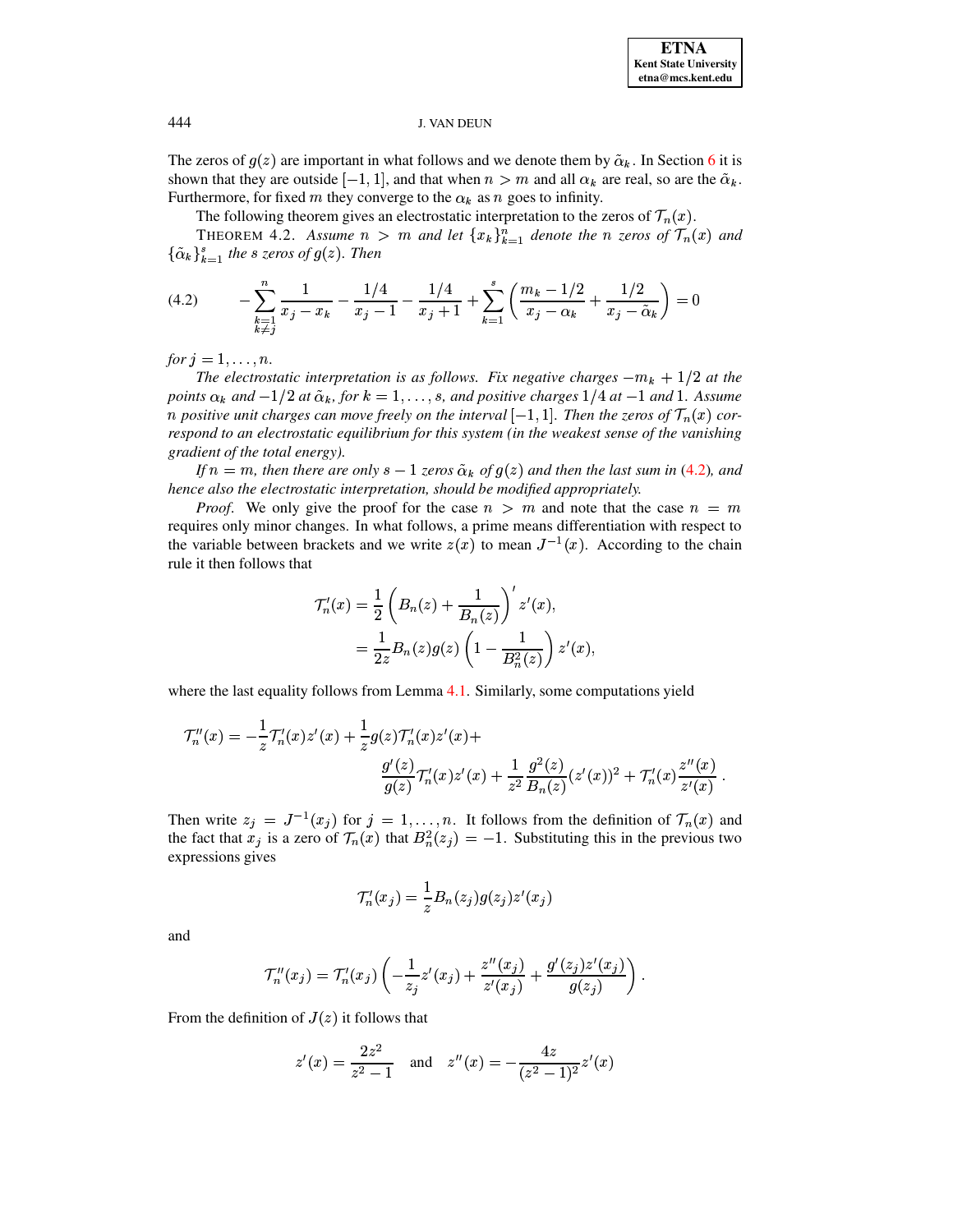and also that

$$
x^2-1=\frac{(z^2-1)^2}{4z^2}\ .
$$

<span id="page-6-0"></span>We then obtain

(4.3) 
$$
\mathcal{T}_n''(x_j) = \mathcal{T}_n'(x_j) \left( \frac{g'(z_j) z'(x_j)}{g(z_j)} - \frac{x_j}{x_j^2 - 1} \right).
$$

It follows from formula  $(4.1)$  that we may write

$$
g(z)=\frac{h_s(x)}{\pi_s(x)}
$$

where

$$
h_s(x) = c_s(x - \tilde{\alpha}_1) \cdots (x - \tilde{\alpha}_s)
$$
  

$$
\pi_s(x) = (x - \alpha_1) \cdots (x - \alpha_s)
$$

and the constant  $c_s$  is further irrelevant. Combining this with equation [\(4.3\)](#page-6-0) yields

<span id="page-6-1"></span>
$$
\frac{{\cal T}_n''(x_j)}{{\cal T}_n'(x_j)} = \frac{h_s'(x_j)}{h_s(x_j)} - \frac{\pi_s'(x_j)}{\pi_s(x_j)} - \frac{x_j}{x_j^2-1}.
$$

Writing  $\mathcal{T}_n(x) = p_n(x)/\pi_m(x)$  and using the fact that  $p_n(x_j) = 0$  then finally gives

(4.4) 
$$
-\frac{p_n''(x_j)}{p_n'(x_j)} - \frac{x_j}{x_j^2 - 1} + \frac{h_s'(x_j)}{h_s(x_j)} - \frac{\pi_s'(x_j)}{\pi_s(x_j)} + 2\frac{\pi_m'(x_j)}{\pi_m(x_j)} = 0.
$$

Formula [\(4.2\)](#page-5-0) now easily follows.

Since  $g(z)$  is real for real x, the zeros  $\tilde{\alpha}_k$  are real or appear in complex conjugate pairs. We may thus use the results from Section [3](#page-2-0) and the electrostatic interpretation of the zeros follows from formulas [\(3.2\)](#page-3-1) and [\(3.3\)](#page-4-3). This concludes the proof.  $\Box$ 

Note that the previous theorem gives a very precise meaning to the statement "poles attract zeros" which we made in [\[17\]](#page-13-0). The asymptotic zero distribution was already studied in terms of the asymptotic distribution of the poles using logarithmic potential theory in [\[4\]](#page-12-13), but the case of finite  $n$  had hitherto been ignored.

Following Marcellán et. al. in [\[9,](#page-12-0) p. 10], we choose to call the charges at  $\tilde{\alpha}_k$  'ghost' charges, or in this case more appropriately, ghost poles. More information about these ghost poles is given in the last section and their relation to the more general framework of Ismail [\[8\]](#page-12-4) is discussed in the next section.

But before we move on, two important questions remain: Do the  $x_k$  correspond to a stable equilibrium? And is this equilibrium position unique? Of course, since any permutation of the equilibrium points again yields an equilibrium position, we impose the ordering  $-1 < x_1 < \ldots < x_n < 1$  when studying uniqueness. Unfortunately, at present no conclusive answer to these questions is available. To study the stability of the system, one can investigate the Hessian matrix

$$
H=\left[\frac{\partial^2 L}{\partial x_i\partial x_j}\right]_{1\leq i,j\leq n}.
$$

If this matrix is positive definite, the equilibrium corresponds to a minimum of  $L$  and is therefore stable. In the polynomial cases discussed in  $[7, 8, 14]$  $[7, 8, 14]$  $[7, 8, 14]$  $[7, 8, 14]$  $[7, 8, 14]$ , it turns out that the Hessian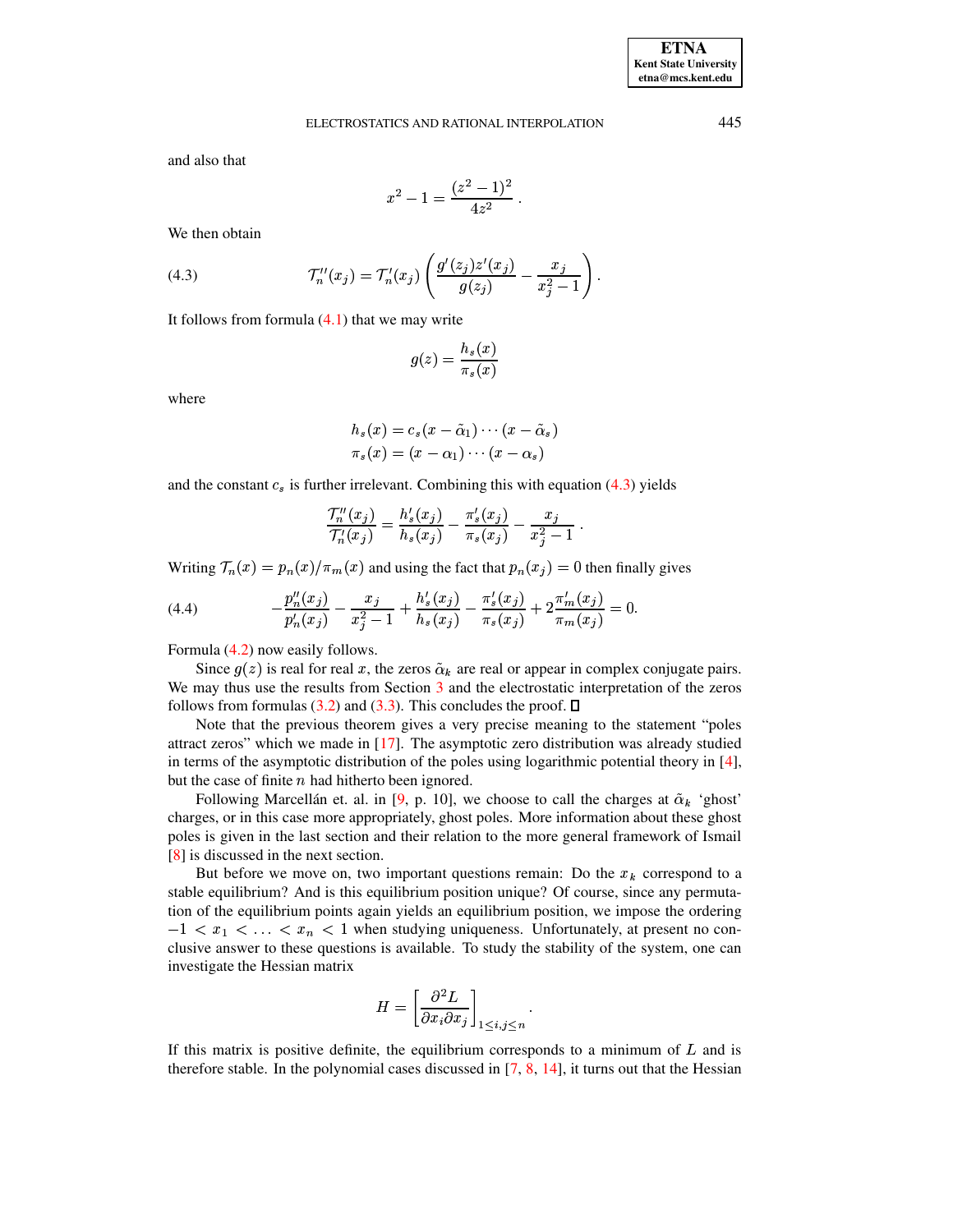is not just positive definite in the equilibrium position, but in the entire region  $x_1 \leq \ldots \leq x_n$ of the hypercube  $[-1,1]^n$ , although this is not always mentioned explicitly. This implies of the hypercube  $[-1, 1]$ , antiough this is not always included explicitly. This implies<br>that the equilibrium is stable and unique, since L is then a convex function. The positive<br>definiteness in these cases is deduced fr definiteness in these cases is deduced from the strict diagonal dominance of  $H$ . However, as<br>will be shown momentarily, in our case  $H$  may not be positive definite in this entire region, will be shown momentarily, in our case  $H$  may not be positive definite in this entire region, and it need not be strictly diagonally dominant, although several numerical experiments seem to indicate that the equilibrium is indeed stable and unique. It appears likely that a possible proof of this property will be considerably more complicated than in the polynomial case, but in the next section we indicate how stability and uniqueness may be studied in the context of Lamé differential equations, which might provide an alternative solution.

It can easily be shown that the Hessian may fail to be positive definite in some regions of  $[-1, 1]^n$ . To see this, consider the *n*-th diagonal element

$$
h_{nn} = \sum_{k=1}^{n-1} \frac{1}{(x_k - x_n)^2} + \frac{1/4}{(x_n - 1)^2} + \frac{1/4}{(x_n + 1)^2} - \sum_{k=1}^{s} \left( \frac{m_k - 1/2}{(x_n - \alpha_k)^2} + \frac{1/2}{(x_n - \tilde{\alpha}_k)^2} \right).
$$

It is possible to choose the poles  $\alpha_k$  and the points  $x_j$  such that this element is negative, e.g. when  $s = 1, \alpha_1 > 1$  is close to 1 and  $m_1$  is very large,  $x_n$  is close to 1 and all the other  $x_k$  are close to  $-1$ . A matrix which has one or more negative diagonal elements cannot be positive definite.

In [\[9\]](#page-12-0) the authors mention the possibility of a *Nash-type* equilibrium, which means that the total energy, as a function of a single variable  $x<sub>k</sub>$ , also attains its minimum at the zeros of  $\mathcal{T}_n(x)$ , and this for each k. This would mean that if the Hessian is evaluated in the equilibrium position, its diagonal elements are all positive. This is obviously a weaker condition than requiring the Hessian to be positive definite, but we have not been able to prove that the equilibrium is a Nash-type equilibrium.

To end this section, we analyse a specific example for which it can be proved that the equilibrium position is stable, even though the Hessian is not strictly diagonally dominant at this position. Take  $n = 3$  and  $m = 2$  real poles  $\alpha$  and  $-\alpha$ , symmetric with respect to the origin. The equation  $\mathcal{T}_n(x) = 0$  leads to

$$
z^2(z^2 - \beta^2)^2 + (1 - \beta^2 z^2)^2 = 0.
$$

Dividing by  $z^3$  and using the formula  $T_n(x) = (z^n + z^{-n})/2$  for the Chebyshev polynomial of the first kind and degree  $n$ , some algebra yields

$$
T_3(x) + (\beta^4 - 2 \beta^2) T_1(x) = 0
$$

or, collecting like powers of  $x$ ,

$$
x(4x^2 - 3 + \beta^4 - 2\beta^2) = 0
$$

<span id="page-7-0"></span>from which it readily follows that

(4.5) 
$$
x_1 = -\frac{\sqrt{(1+\beta^2)(3-\beta^2)}}{2}
$$
,  $x_2 = 0$ ,  $x_3 = \frac{\sqrt{(1+\beta^2)(3-\beta^2)}}{2}$ .

To find the ghost poles, we need to solve the equation

$$
1-\frac{1-\beta^2}{2\beta}\left(\frac{1}{x-\alpha}-\frac{1}{x+\alpha}\right)=0
$$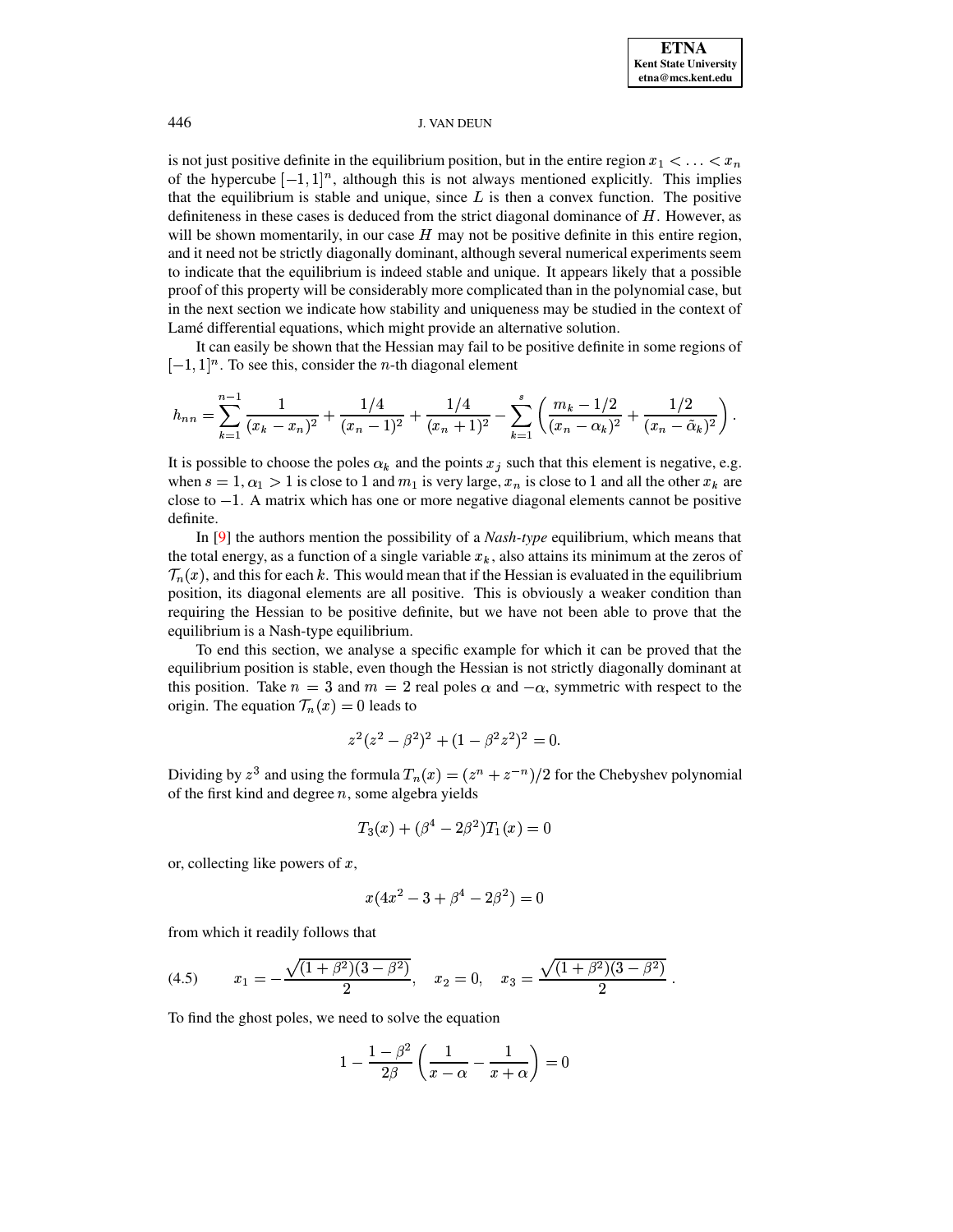which shows that they are given by  $-\tilde{\alpha}$  and  $\tilde{\alpha}$  with

(4.6) 
$$
\tilde{\alpha} = \frac{\sqrt{(1+\beta^2)(3-\beta^2)}}{2\beta} \ .
$$

The computation of the Hessian matrix is now straightforward using formulas  $(3.3)$ ,  $(4.5)$ and [\(4.6\)](#page-8-1), but the computations become very unelegant and we only give the final result (a computer algebra package such as Maple comes in handy at this point). It follows that <sup>È</sup>  $\alpha=(1+\beta^2)^{-1}(3-\beta^2)^{-1}M$  where the matrix M is equal to

<span id="page-8-1"></span>
$$
M = \left[ \begin{array}{ccc} u & -4 & -1 \\ -4 & v & -4 \\ -1 & -4 & u \end{array} \right],
$$

and the values  $u$  and  $v$  are given by

$$
u = \frac{16(3 - \beta^{4})}{(1 - \beta^{2})^{4}} - 1,
$$
  

$$
v = \frac{1}{2} \frac{19 - 11\beta^{2} + \beta^{4} - \beta^{6}}{1 + \beta^{2}}.
$$

It is easily checked that u is increasing and v is decreasing with  $\beta$  for  $0 < \beta < 1$ . We find that min  $u = 47$  and min  $v = 2$ , so the matrix is certainly not strictly diagonally dominant for all  $0 < \beta < 1$ . However, a standard criterion for positive definiteness is to verify that the for all  $0 < \beta < 1$ . However, a standard criterion for positive definiteness is to verify that the principal minors of the matrix  $M$  are all strictly positive. Those are

$$
u, uv-16,
$$
 and  $(u+1)(v(u-1)-32),$ 

and since the minimal value of u is 47 and that of v is 2, we can conclude that H is positive<br>and since the minimal value of u is 47 and that of v is 2, we can conclude that H is positive definite and hence the equilibrium is stable.

Of course, this direct approach is unfeasible to study stability in the general case, but of course, this direct approach is unfeasible to study stability in the general case, but<br>at least it shows that the equilibrium may be stable even though  $H$  is not strictly diagonally dominant.

<span id="page-8-0"></span>**5. Orthogonal polynomials and Lame´ equations.** The equilibrium problem of the previous section is closely related to a more general theory for the electrostatic interpretation of zeros of orthogonal polynomials as described in [\[8\]](#page-12-4), as we show next.

In the abovementioned article, the author considers polynomials  $p_n(x)$  orthonormal with respect to a weight function  $w(x)$  on [a, b]. Upon writing

<span id="page-8-3"></span>
$$
w(x) = e^{-v(x)}, \quad x \in (a, b),
$$

he then defines a function  $A_n(x)$  which is related in a rather complicated way to  $p_n$ , w and v. The zeros of  $p_n(x)$  are shown to be the points of electrostatic equilibrium of *n* movable unit charges in [a, b] in the presence of the external potential<sup>[1](#page-8-2)</sup>  $V(x) = v(x) + \log(|A_n(x)|)$ . The charges in [a, b] in the presence of the external potential<sup>1</sup>  $V(x) = v(x) + \log(|A_n(x)|)$ . The uniqueness and stability of the equilibrium can be guaranteed if  $V(x)$  is convex and  $A_n(x)$ uniqueness and stability of the equilibrium can be guaranteed if  $V(x)$  is convex and  $A_n(x)$ does not change sign on  $(a, b)$ . To prove this result, he derives the formula

(5.1) 
$$
-v'(x_j) - \frac{A'_n(x_j)}{A_n(x_j)} + \frac{p''_n(x_j)}{p'_n(x_j)} = 0
$$

<span id="page-8-2"></span><sup>&</sup>lt;sup>1</sup>We have omitted a multiplicative constant in  $A_n$  found in [\[8\]](#page-12-4) which is irrelevant for our discussion.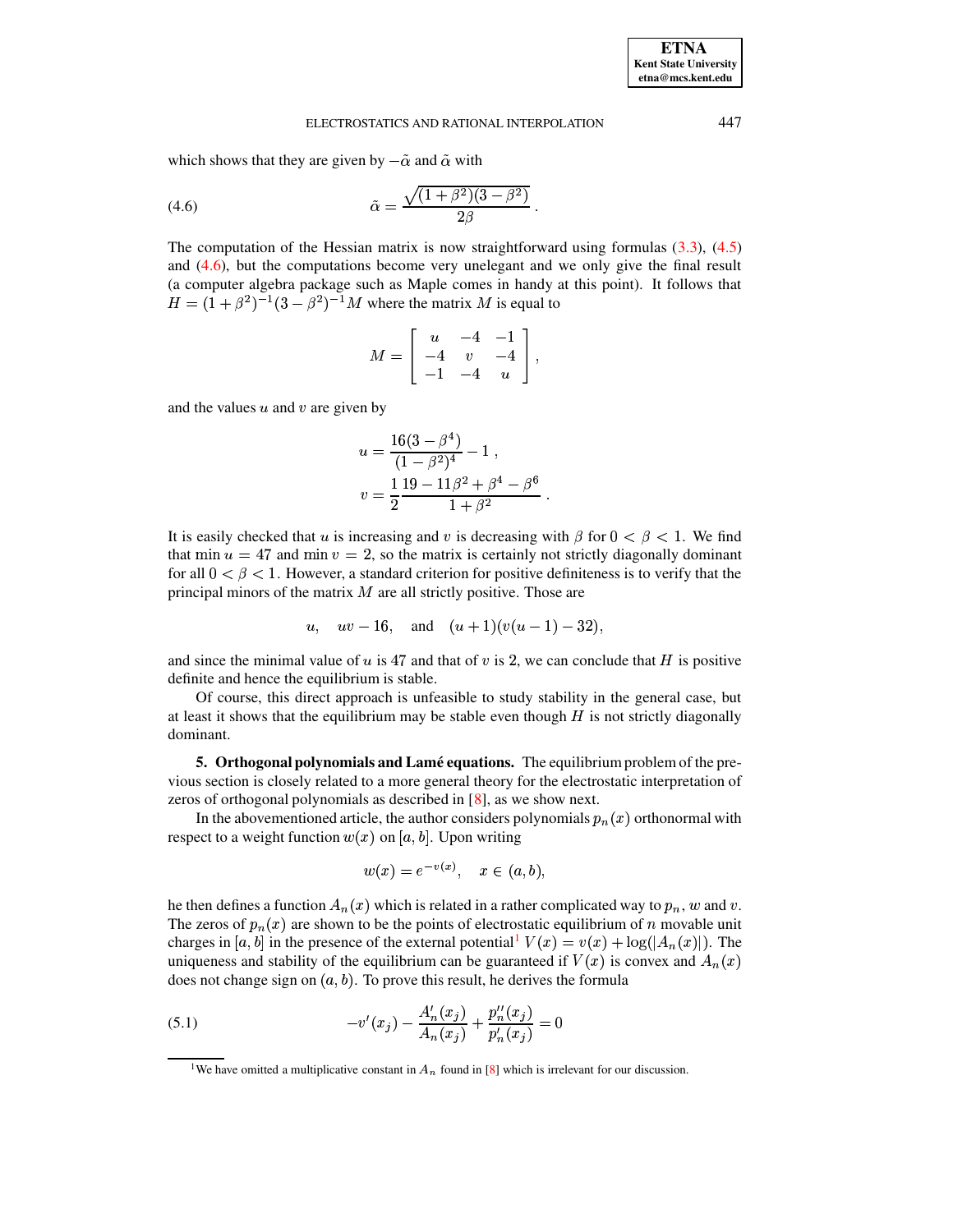which can be interpreted in the same way as formula  $(4.4)$ .

It is well-known [\[1,](#page-12-10) p. 250] that the numerator polynomial  $p_n(x)$  of  $\mathcal{T}_n(x)$  is orthogonal to  $x^k$  for  $k = 1, \ldots, n - 1$  with respect to the weight function

(5.2) 
$$
w(x) = \left[\pi_m^2(x)\sqrt{1-x^2}\right]^{-1}.
$$

It follows from [\(5.2\)](#page-9-0) that

<span id="page-9-0"></span>
$$
v'(x) = 2\frac{\pi_m'(x)}{\pi_m(x)} + \frac{x}{x^2 - 1}
$$

and comparing  $(5.1)$  to  $(4.4)$  then gives

$$
\frac{A_n'(x)}{A_n(x)} = -\frac{2x}{x^2-1} + \frac{h_s'(x)}{h_s(x)} - \frac{\pi_s'(x)}{\pi_s(x)}
$$

from which it follows that

$$
A_n(x)=\frac{c}{1-x^2}\cdot\frac{h_s(x)}{\pi_s(x)}
$$

where c is an arbitrary (irrelevant) constant. Computing  $A_n$  from the general formulas in [\[8\]](#page-12-4) seems considerably more complicated than the derivation given in the previous section.

The electric field created by  $v(x)$  is referred to as the long range field, while the one created by  $log(|A_n(x)|)$  is called the short range field. Note how the charges at  $-1$  and 1 and at the poles are distributed between these fields, and that the ghost poles are related only to the short range field. Unfortunately, the convexity of  $V(x)$  cannot be proved in our case, since short range field. Unfortunately, the convexity of  $V(x)$  cannot be proved in our case, since this would show that the Hessian is strictly diagonally dominant  $[8, p. 360]$  $[8, p. 360]$  and we know that this is not necessarily true.

Another difference between our case and that of  $[8]$  is that our derivation only holds for  $n \geq m$  so for fixed m the  $p_n(x)$  do not form a complete set of orthogonal polynomials. However, as explained in [\[16,](#page-12-1) Section 3], it is possible to recursively define  $p_n(x)$  for  $n =$  $m-1, m-2, \ldots, 1$  and although there is no mention of orthogonality in that article, it is easy to show that the polynomials so defined are also orthogonal with respect to  $w(x)$ . Explicit formulas, however, are unavailable.

To study the stability and uniqueness of the electrostatic equilibrium there is another, perhaps more important, connection worth pointing out, i.e. that to the theory of Lamé differential equations. The article  $[5]$  is particularly relevant to our discussion and it contains many more references concerning this theory. A Lamé equation is a differential equation of the form

$$
A(x)y'' + 2B(x)y' + C(x)y = 0,
$$

where  $A(x) = (x - a_0) \cdots (x - a_p)$  and  $B(x)$  and  $C(x)$  are polynomials of degree p and  $p-1$ , and

$$
\frac{B(x)}{A(x)} = \sum_{j=0}^p \frac{r_j}{x - a_j} \; .
$$

Of particular interest is the question of characterising the polynomial solutions of this equation. It is known that, given  $A(x)$  and  $B(x)$ , there exist at most  $(n + p - 1)!/(n!(p - 1)!)$ polynomials  $C(x)$  such that this equation has a polynomial solution  $y(x)$  of degree n. The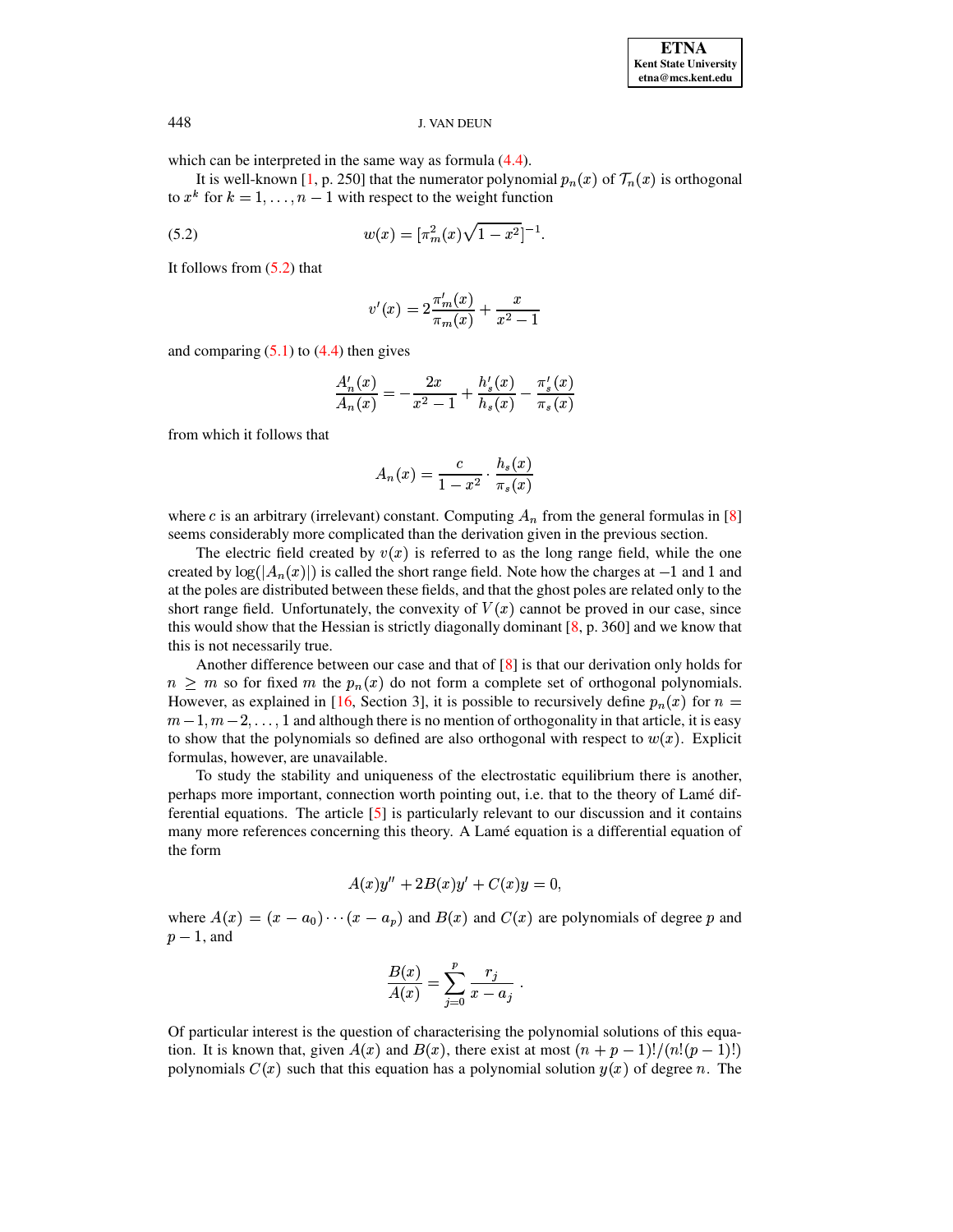polynomial  $C(x)$  is called a Van Vleck polynomial and the corresponding solution  $y(x)$  is called a Stieltjes polynomial.

The case where all the residues  $r_j$  are positive has been thoroughly studied and much is case of both positive and negative residues appears to be more complicated and only some known about the location of the zeros of the Stieltjes polynomials in this case. However, the specific cases have been studied.

The relation to electrostatic equilibrium problems is that the residues  $r_j$  can be intercorrespond to equilibrium positions for  $n$  free unit charges. More specifically, if the residues preted as charges located at the points  $a_j$  and then the zeros of the Stieltjes polynomials (charges) are positive and the points  $a_j$  are real, then for each  $j = 1, \ldots, p$  there exists exactly one pair  $(C, y)$  of a Van Vleck and Stieltjes polynomial such that the *n* zeros of *y* are in the interval  $(a_{j-1}, a_j)$ . This corresponds to a unique and stable equilibrium of *n* movable unit charges on that interval.

In [\[5\]](#page-12-5) a configuration of two positive and two negative charges is studied and the unicity of the  $(C, y)$  pair is established under certain conditions, which then leads to an electrostatic interpretation of the zeros of Gegenbauer-Laurent polynomials.

To see how all of this is related to our problem, consider equation [\(4.4\)](#page-6-1). It follows from this equation that the expression

$$
(x^{2}-1)h_{s}(x)\pi_{s}(x)p_{n}''(x) + \left[xh_{s}(x)\pi_{s}(x) - h_{s}'(x)(x^{2}-1)\pi_{s}(x) + \left(\pi_{s}'(x) - 2\frac{\pi_{m}'(x)\pi_{s}(x)}{\pi_{m}(x)}\right)(x^{2}-1)h_{s}(x)\right]p_{n}'(x)
$$

is a polynomial of degree  $2s + n$  which vanishes in the points  $x_1, \ldots, x_n$  and thus

$$
A(x) p_n''(x) + 2B(x) p_n'(x) + C(x) p_n(x) = 0
$$

for some polynomial  $C(x)$  of degree 2s, where

$$
\frac{B(x)}{A(x)} = \frac{1/4}{x-1} + \frac{1/4}{x+1} - \sum_{k=1}^s \left( \frac{m_k - 1/2}{x - \alpha_k} + \frac{1/2}{x - \tilde \alpha_k} \right).
$$

This is a Lame equation with both positive and negative residues, which clearly has the polynomial solution  $p_n(x)$ . Following the same reasoning as in [\[5\]](#page-12-5), it follows that establishing the unicity of the  $(C, y)$  pair where y has all its n zeros in  $[-1, 1]$ , is equivalent to establishing the unicity and stability of the electrostatic equilibrium problem of the previous section.

<span id="page-10-0"></span>**6.** Ghost poles. A great deal can be said about the location of the ghost poles  $\tilde{\alpha}_j$ , as shown in the next theorem.

THEOREM 6.1. The ghost poles  $\tilde{\alpha}_j$  are outside the interval  $[-1,1]$  and if  $m$  is fixed they *converge to the poles*  $\alpha_k$  *as*  $n \to \infty$ *. Furthermore, if*  $n > m$  *and if all*  $\alpha_k$  *are real, then so*  $\alpha$  *re* all  $\tilde{\alpha}$  *j*.

*Proof*. It follows from the proof of Lemma [4.1](#page-4-1) that we may write

$$
-\frac{1-\beta^2}{2\beta}\cdot\frac{1}{x-\alpha}=\frac{(1-\beta^2)z}{(z-\beta)(1-\beta z)},
$$

where  $\alpha = J(\beta)$  and as usual  $x = J(z)$ . If  $x \in [-1, 1]$  then  $|z| = 1$  and thus  $\overline{z} = 1/z$ . If  $\alpha$ is real, then so is  $\beta$  and it follows that

$$
-\frac{1-\beta^2}{2\beta}\cdot\frac{1}{x-\alpha}=\frac{1-\beta^2}{|z-\beta|^2}>0,\quad x\in[-1,1].
$$

**ETNA Kent State University etna@mcs.kent.edu**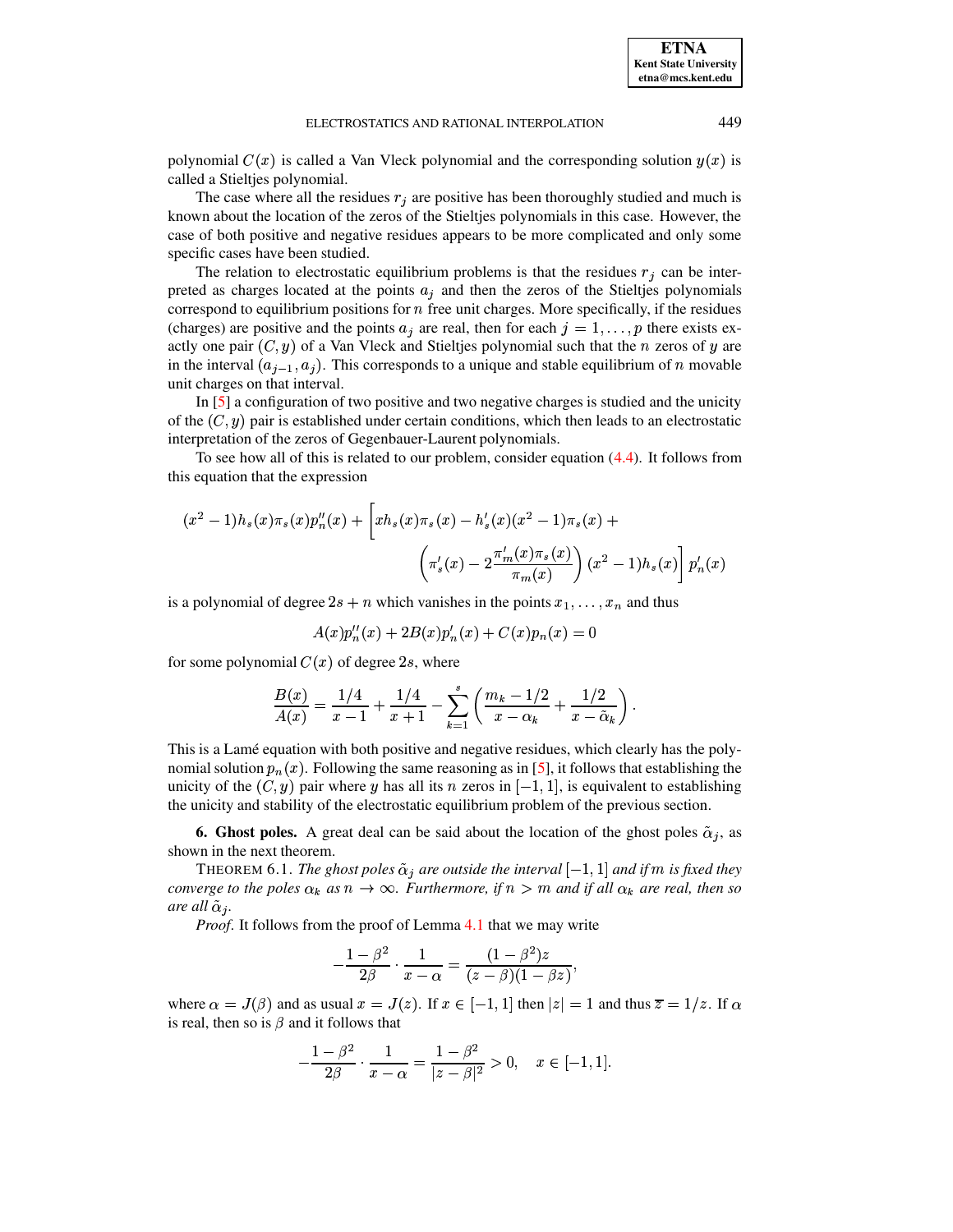If  $\alpha$  is complex, then there must be a term in the sum [\(4.1\)](#page-4-2) which is complex conjugate to the one above. Adding these two terms gives

$$
\frac{(1-\beta^2)z}{(z-\beta)(1-\beta z)} + \frac{(1-\overline{\beta}^2)z}{(z-\overline{\beta})(1-\overline{\beta}z)} = \frac{\beta}{z-\beta} + \frac{1}{1-\beta z} + \frac{\overline{\beta}}{z-\overline{\beta}} + \frac{1}{1-\overline{\beta}z} \n= \frac{\beta}{z-\beta} + \frac{1}{1-\overline{\beta}z} + \frac{\overline{\beta}}{z-\overline{\beta}} + \frac{1}{1-\beta z} \n= \frac{(1-|\beta|^2)z}{(z-\beta)(1-\overline{\beta}z)} + \frac{(1-|\beta|^2)z}{(z-\overline{\beta})(1-\beta z)} \n= \frac{1-|\beta|^2}{|z-\beta|^2} + \frac{1-|\beta|^2}{|z-\overline{\beta}|^2} > 0,
$$

for  $x \in [-1,1]$ , where the last equality follows from the fact that  $\overline{z} = 1/z$ . From the above formulas and the fact that  $n \geq m$ , we conclude that

$$
g(z) > 0
$$
,  $x \in [-1, 1]$ .

Since  $\tilde{\alpha}_j$  are the zeros of  $g(z)$ , they must be outside the interval  $[-1, 1]$ .

Concerning the convergence of the ghost poles to the actual poles for  $n \to \infty$  and  $m$ fixed, assume that  $n > m$  and write the equation for  $\tilde{\alpha}_j$  as

$$
1+\frac{1}{n-m}\sum_{k=1}^s\frac{w_k}{\alpha_k-\tilde{\alpha}_j}=0,
$$

where  $w_k = m_k(1 - \beta_k^2)/(2\beta_k)$ . In the case where  $w_k > 0$ , this is called a secular equation and it arises in the context of divide-and-conquer algorithms to solve eigenvalue problems [\[13,](#page-12-15) Lect. 30]. In our more general case, define the vector  $\mathbf{w} = [\sqrt{w_1}, \cdots, \sqrt{w_s}]^T$  where the branch of the square root does not matter. Then following the same reasoning as in [\[13\]](#page-12-15) it can be shown that the values  $\tilde{\alpha}_i$  are given by the eigenvalues of the matrix

$$
\left[\begin{array}{ccc} \alpha_1 & & \\ & \ddots & \\ & & \alpha_s \end{array}\right] + \frac{1}{n-m} \mathbf{w} \mathbf{w}^T.
$$

It is clear that for  $n \to \infty$  these eigenvalues converge to the poles  $\alpha_1, \ldots, \alpha_s$ .

Finally, if all poles  $\alpha_k$  are real, then the function  $\tilde{g}(x) = g(z)$  has simple poles at the points  $\alpha_k$  and it is easily checked that

$$
\tilde{g}(\alpha_k - ) = +\infty, \quad \tilde{g}(\alpha_k + ) = -\infty \quad \text{if} \quad \alpha_k > 0,
$$
  

$$
\tilde{g}(\alpha_k - ) = -\infty, \quad \tilde{g}(\alpha_k + ) = +\infty \quad \text{if} \quad \alpha_k < 0.
$$

Because of continuity, this means that there must be one ghost pole between any two consecutive positive poles and similarly between any two consecutive negative poles. This yields a total of  $s - 2$  ghost poles  $(s - 1)$  if all poles are either all positive or all negative). Then since  $\tilde{g}(\pm\infty) = n - m$ , if  $n > m$  there must be one more positive ghost pole which is greater than the largest positive pole and one more negative ghost pole which is larger (in absolute value) than the largest negative pole (or either one of these cases if all poles are either all positive or all negative). This gives a total of  $s$  real ghost poles.  $\square$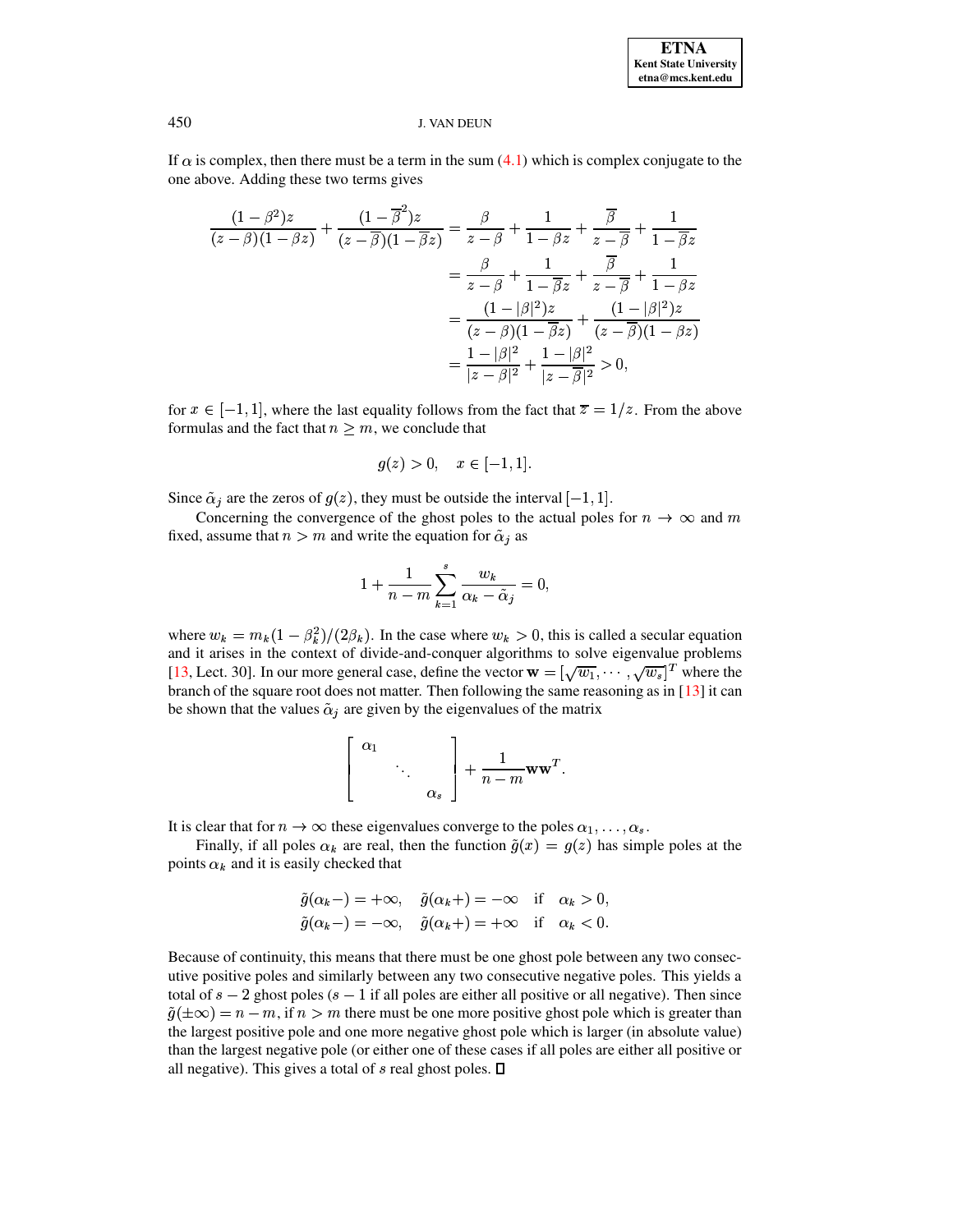**ETNA Kent State University etna@mcs.kent.edu**

#### ELECTROSTATICS AND RATIONAL INTERPOLATION 451

The previous theorem shows that for large  $n$  and fixed  $m$ , the electrostatic equilibrium problem approximates the situation where each pole  $\alpha_k$  is given a negative charge equal in magnitude to the multiplicity of this pole, since the ghost poles will then almost coincide with the real poles. Asymptotically, however, for  $n$  tending to infinity and  $m$  fixed, the equilibrium problem corresponds to the case without poles and the equilibrium distribution is the equilibrium measure of  $[-1, 1]$ . More interesting asymptotic behaviour occurs when n and m both tend to infinity such that the limit  $m/n$  exists. The study of the asymptotic behaviour and zero distribution of the  $\mathcal{T}_n$ , however, is outside the scope of this article.

Furthermore, the fact that the ghost poles are always outside the interval  $[-1, 1]$  is quite fortunate since that way we do not have to give an interpretation to the case where (negative) ghost charges collide with (positive) unit charges  $x_k$ . This case cannot occur.

**7. Conclusion.** The electrostatic equilibrium problem discussed in this article nicely compliments some of the existing theory for polynomial problems. As we have shown, it can be regarded as a special case of a more general theory discussed in [\[8\]](#page-12-4), and more importantly, it is closely connected to the theory of Lame´ equations with residues of mixed sign. Establishing the uniqueness and stability of the equilibrium would mean a considerable step forward in the study of this kind of Lamé equations. However, at present this remains an open problem and, as the discussion at the end of Section [4](#page-4-0) shows, the method of proof used in the polynomial case cannot simply be adapted to our case.

**Acknowledgements.** The author would like to thank one of the anonymous referees for providing him with a simpler argument to prove the positive definiteness of the matrix  $M$  at the end of Section [4.](#page-4-0) It is this argument which is used in the text.

#### REFERENCES

- <span id="page-12-10"></span><span id="page-12-9"></span>[1] N. I. ACHIESER, *Theory of Approximation*, Frederick Ungar Publishing Co., New York, 1956.
- [2] Z. BATTLES AND L. N. TREFETHEN,*An extension of MATLAB to continuous functions and operators*, SIAM J. Sci. Comput., 25 (2004), pp. 1743–1770.
- <span id="page-12-13"></span><span id="page-12-7"></span>[3] P. J. DAVIS, *Interpolation and Approximation*, Blaisdell, New York, 1963.
- [4] K. DECKERS, J. VAN DEUN, AND A. BULTHEEL, *Rational Gauss-Chebyshev quadrature formulas for com* $plex poles outside [-1, 1]$ , Math. Comput., (2007), to appear.
- <span id="page-12-5"></span>[5] D. K. DIMITROV AND W. VAN ASSCHE, *Lame´ differential equations and electrostatics*, Proc. Amer. Math. Soc., 128 (2000), pp. 3621–3628.
- <span id="page-12-14"></span><span id="page-12-6"></span>[6] , *Erratum to: "Lame´ differential equations and electrostatics" [Proc. Amer. Math. Soc.* **128** *(2000), no. 12, 3621–3628]*, Proc. Amer. Math. Soc., 131 (2003), p. 2303.
- [7] A. GARRIDO, J. ARVESU´ , AND F. MARCELLA´ N, *An electrostatic interpretation of the zeros of the Freudtype orthogonal polynomials*, Electron. Trans. Numer. Anal., 19 (2005), pp. 37–47.
	- $h_{\text{e}}$ du/vol.19.2005/p
- <span id="page-12-4"></span>[8] M. E. H. ISMAIL, *An electrostatics model for zeros of general orthogonal polynomials*, Pacific J. Math., 193 (2000), pp. 355–369.
- <span id="page-12-0"></span>[9] F. MARCELLA´ N, A. MART´INEZ FINKELSHTEIN, AND P. MART´INEZ GONZA´ LEZ, *Electrostatic models for zeros of polynomials: old, new, and some open problems*, J. Comput. Appl. Math., 207 (2007), pp. 258– 272.
- <span id="page-12-12"></span><span id="page-12-11"></span>[10] V. ROJANSKY, *Electromagnetic Fields and Waves*, Prentice-Hall, Inc., Englewood Cliffs, N. J., 1971.
- [11] G. SZEGO˝, *Orthogonal Polynomials*, Amer. Math. Soc. Colloq. Publ., Vol. 23, Amer. Math. Soc., Providence, RI, 1967.
- <span id="page-12-8"></span>[12] L. N. TREFETHEN, *Spectral Methods in MATLAB*, Software, Environments, and Tools, Vol. 10, SIAM, Philadelphia, PA, 2000.
- <span id="page-12-15"></span><span id="page-12-2"></span>[13] N. L. TREFETHEN AND D. BAU, *Numerical Linear Algebra*, SIAM, Philadelphia, 1997.
- [14] G. VALENT AND W. VAN ASSCHE, *The impact of Stieltjes' work on continued fractions and orthogonal polynomials: additional material*, J. Comput. Appl. Math., 65 (1995), pp. 419–447.
- <span id="page-12-3"></span>[15] W. VAN ASSCHE, *The impact of Stieltjes' work on continued fractions and orthogonal polynomials*, in T. J. Stieltjes, *Collected Papers*, Vol. I, G. van Dijk, ed., Springer, Berlin, 1993, pp. 5–37.
- <span id="page-12-1"></span>[16] J. VAN DEUN, *Eigenvalue problems to compute almost optimal points for rational interpolation with prescribed poles*, Numer. Algorithms, 45 (2007), pp. 89–99.